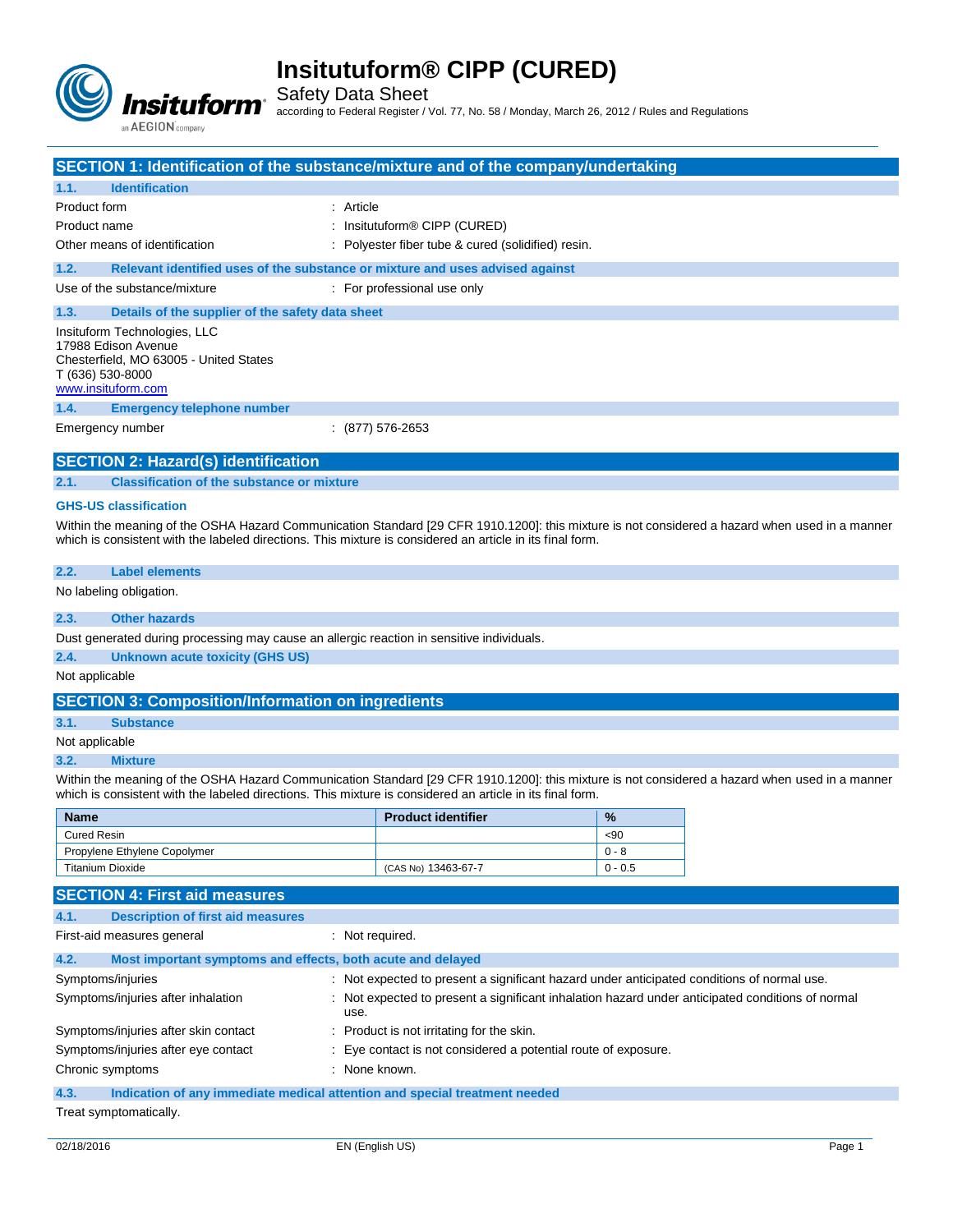## Safety Data Sheet

according to Federal Register / Vol. 77, No. 58 / Monday, March 26, 2012 / Rules and Regulations

|                         | <b>SECTION 5: Firefighting measures</b>                                              |                                                                                               |
|-------------------------|--------------------------------------------------------------------------------------|-----------------------------------------------------------------------------------------------|
| 5.1.                    | <b>Extinguishing media</b>                                                           |                                                                                               |
|                         | No additional information available                                                  |                                                                                               |
| 5.2.                    | Special hazards arising from the substance or mixture                                |                                                                                               |
| Fire hazard             |                                                                                      | : Not considered flammable, but may burn at high temperatures.                                |
| <b>Explosion hazard</b> |                                                                                      | Product is not explosive.                                                                     |
| Reactivity              |                                                                                      | : The product is non-reactive under normal conditions of use, storage and transport.          |
| 5.3.                    | <b>Advice for firefighters</b>                                                       |                                                                                               |
|                         | Firefighting instructions                                                            | : Exercise caution when fighting any chemical fire.                                           |
|                         | Protection during firefighting                                                       | Do not enter fire area without proper protective equipment, including respiratory protection. |
|                         | <b>SECTION 6: Accidental release measures</b>                                        |                                                                                               |
| 6.1.                    | Personal precautions, protective equipment and emergency procedures                  |                                                                                               |
|                         | General measures                                                                     | : Do not breathe fumes from fires or vapors from decomposition. Avoid prolonged contact with  |
|                         |                                                                                      | eyes, skin and clothing.                                                                      |
| 6.1.1.                  | For non-emergency personnel                                                          |                                                                                               |
|                         | Protective equipment                                                                 | : Use appropriate personal protection equipment (PPE). Evacuate unnecessary personnel.        |
|                         | <b>Emergency procedures</b>                                                          | Ventilate spillage area.                                                                      |
| 6.1.2.                  | For emergency responders                                                             |                                                                                               |
|                         | Protective equipment                                                                 | Do not attempt to take action without suitable protective equipment.                          |
|                         | Emergency procedures                                                                 | : Ventilate area.                                                                             |
| 6.2.                    | <b>Environmental precautions</b>                                                     |                                                                                               |
| None known.             |                                                                                      |                                                                                               |
| 6.3.                    | Methods and material for containment and cleaning up                                 |                                                                                               |
| For containment         |                                                                                      | : Contain and collect as any solid.                                                           |
|                         | Methods for cleaning up                                                              | : Clean up spills immediately and dispose of waste safely.                                    |
| 6.4.                    | <b>Reference to other sections</b>                                                   |                                                                                               |
|                         | For further information refer to section 8: "Exposure controls/personal protection". |                                                                                               |
|                         | <b>SECTION 7: Handling and storage</b>                                               |                                                                                               |
| 7.1.                    | <b>Precautions for safe handling</b>                                                 |                                                                                               |
|                         | Additional hazards when processed                                                    | When heated to decomposition, emits toxic fumes.                                              |
|                         | Hygiene measures                                                                     | : Do not eat, drink or smoke when using this product. Always wash hands after handling the    |
|                         |                                                                                      | product.                                                                                      |
| 7.2.                    | Conditions for safe storage, including any incompatibilities                         |                                                                                               |
|                         | Storage conditions                                                                   | : Store in a dry, cool and well-ventilated place.                                             |
|                         | Incompatible products                                                                | : Strong acids. Strong bases. Strong oxidizers.                                               |
|                         | <b>SECTION 8: Exposure controls/personal protection</b>                              |                                                                                               |
| 8.1.                    | <b>Control parameters</b>                                                            |                                                                                               |
|                         |                                                                                      |                                                                                               |

| Titanium Dioxide (13463-67-7) |                                     |                                                                                                                |  |
|-------------------------------|-------------------------------------|----------------------------------------------------------------------------------------------------------------|--|
| <b>ACGIH</b>                  | ACGIH TWA (mg/m <sup>3</sup> )      | 10 mg/m <sup>3</sup> (Titanium dioxide; USA; Time-weighted<br>average exposure limit 8 h; TLV - Adopted Value) |  |
| <b>ACGIH</b>                  | Remark (ACGIH)                      | LRT irr: A3                                                                                                    |  |
| <b>OSHA</b>                   | OSHA PEL (TWA) (mg/m <sup>3</sup> ) | $15 \text{ mg/m}^3$                                                                                            |  |

## **8.2. Exposure controls**

Appropriate engineering controls : Ensure good ventilation of the work station.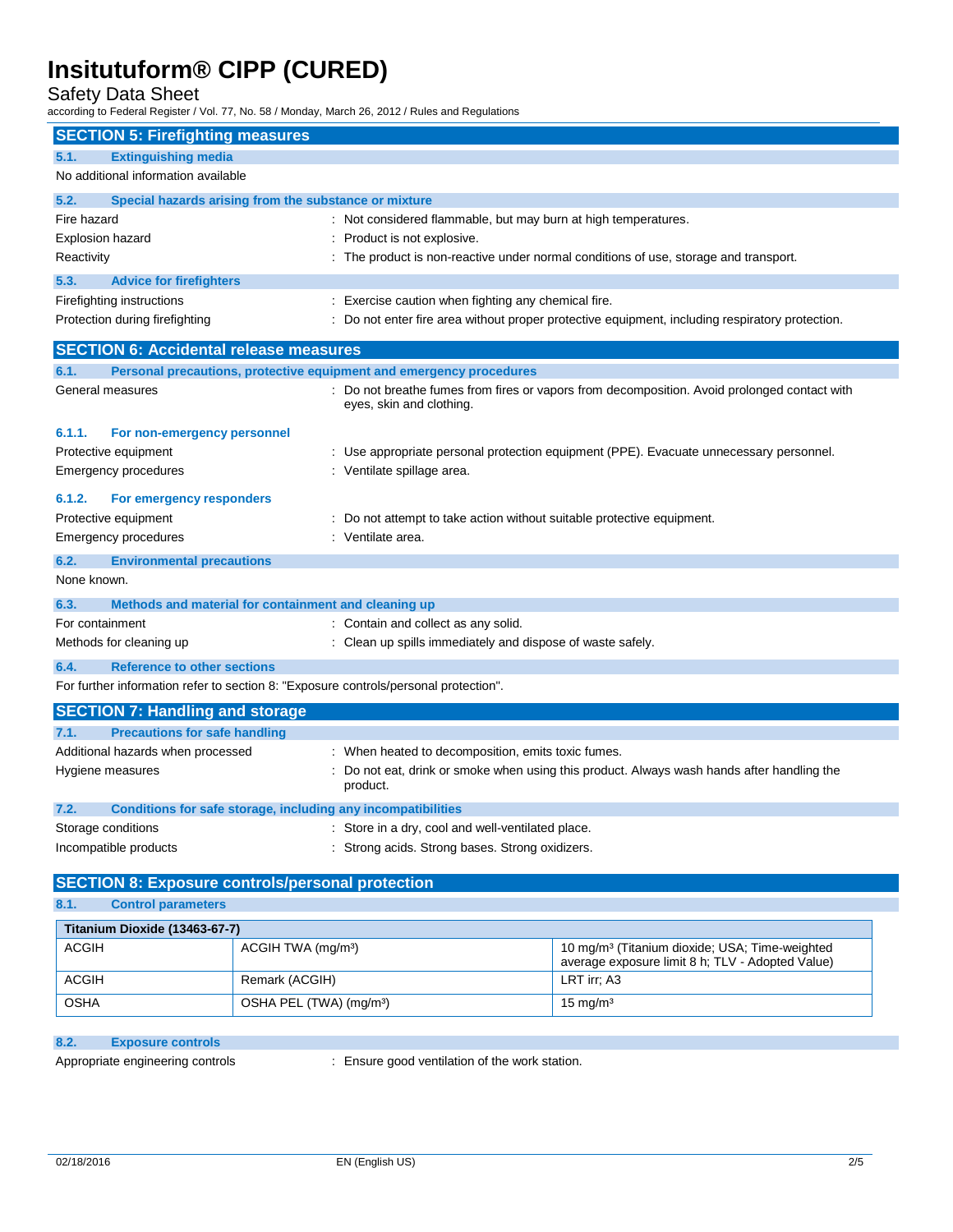Safety Data Sheet

according to Federal Register / Vol. 77, No. 58 / Monday, March 26, 2012 / Rules and Regulations

Personal protective equipment : Gloves. Safety glasses.



| Hand protection                |  |  |
|--------------------------------|--|--|
| Eye protection                 |  |  |
| Expedience and an anti-setting |  |  |

: Protective gloves.

: Safety glasses.

Respiratory protection : None required under normal product handling conditions. If exposure limits are exceeded or irritation is experienced, approved respiratory protection should be worn.

| <b>SECTION 9: Physical and chemical properties</b>            |                                                    |  |
|---------------------------------------------------------------|----------------------------------------------------|--|
| 9.1.<br>Information on basic physical and chemical properties |                                                    |  |
| Physical state                                                | Solid                                              |  |
| Appearance                                                    | White polyester fiber tube containing cured resin. |  |
| Color                                                         | Blue; White                                        |  |
| Odor                                                          | No data available                                  |  |
| Odor threshold                                                | No data available                                  |  |
| рH                                                            | No data available                                  |  |
| Melting point                                                 | No data available                                  |  |
| Freezing point                                                | Not applicable                                     |  |
| Boiling point                                                 | No data available                                  |  |
| Flash point                                                   | Not applicable                                     |  |
| Relative evaporation rate (butyl acetate=1)                   | No data available                                  |  |
| Flammability (solid, gas)                                     | No data available                                  |  |
| <b>Explosion limits</b>                                       | Not applicable                                     |  |
| <b>Explosive properties</b>                                   | No data available                                  |  |
| Oxidizing properties                                          | No data available                                  |  |
| Vapor pressure                                                | No data available                                  |  |
| Relative density                                              | Not applicable                                     |  |
| Relative vapor density at 20 °C                               | No data available                                  |  |
| Solubility                                                    | No data available                                  |  |
| Log Pow                                                       | No data available                                  |  |
| Auto-ignition temperature                                     | Not applicable                                     |  |
| Decomposition temperature                                     | No data available                                  |  |
| Viscosity                                                     | No data available                                  |  |
| Viscosity, kinematic                                          | Not applicable                                     |  |
| Viscosity, dynamic                                            | No data available                                  |  |
| 9.2.<br><b>Other information</b>                              |                                                    |  |
| No additional information available                           |                                                    |  |

## **SECTION 10: Stability and reactivity**

**10.1. Reactivity**

The product is non-reactive under normal conditions of use, storage and transport.

### **10.2. Chemical stability**

Stable under normal conditions.

### **10.3. Possibility of hazardous reactions**

No dangerous reactions known under normal conditions of use.

## **10.4. Conditions to avoid**

None under recommended storage and handling conditions (see section 7).

### **10.5. Incompatible materials**

No additional information available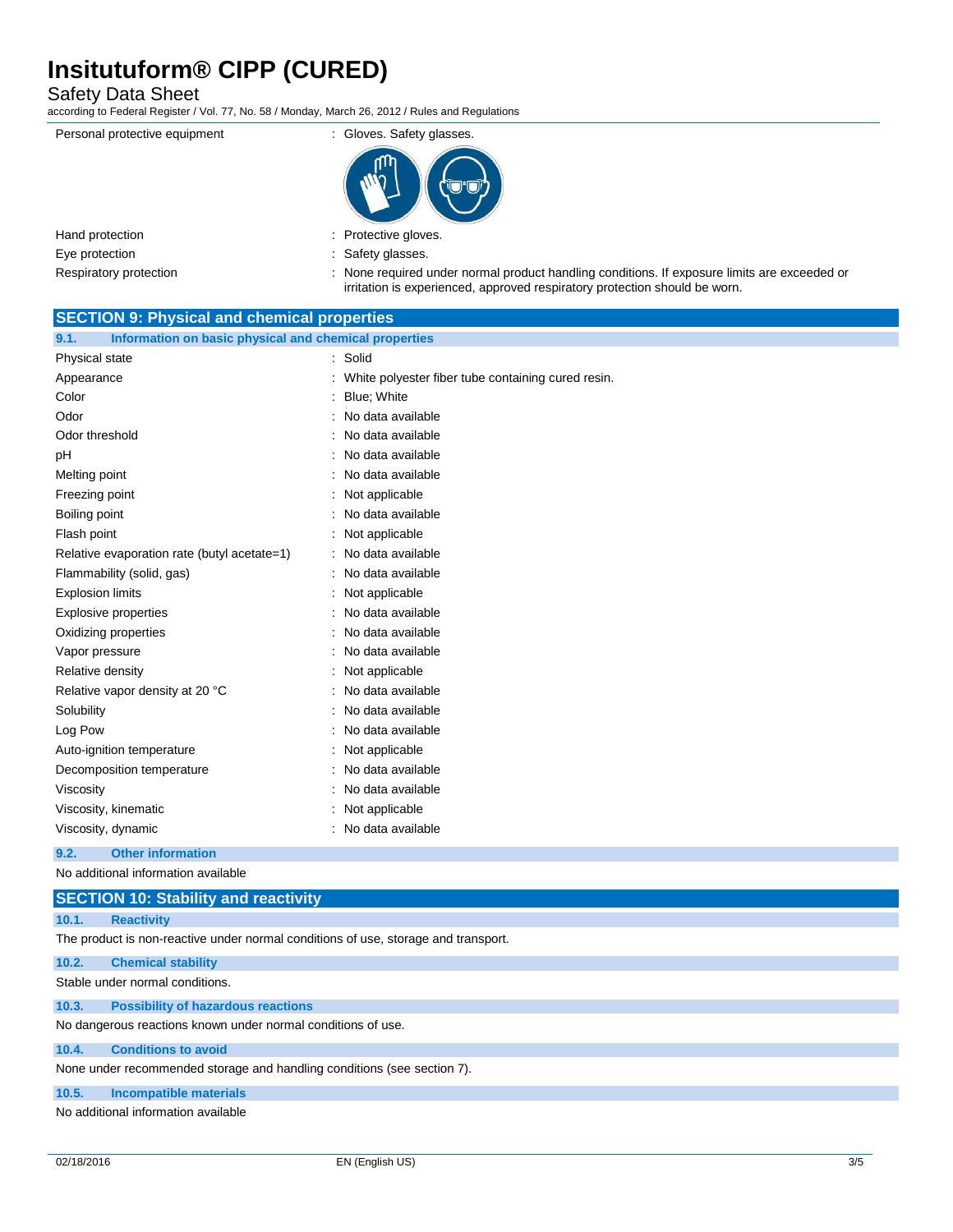Safety Data Sheet

according to Federal Register / Vol. 77, No. 58 / Monday, March 26, 2012 / Rules and Regulations

### **10.6. Hazardous decomposition products**

**SECTION 11: Toxicological information**

Under normal conditions of storage and use, hazardous decomposition products should not be produced.

| 11.1.<br>Information on toxicological effects         |                                                                                                                                                    |
|-------------------------------------------------------|----------------------------------------------------------------------------------------------------------------------------------------------------|
|                                                       |                                                                                                                                                    |
| Acute toxicity                                        | Not classified<br>٠                                                                                                                                |
| Titanium Dioxide (13463-67-7)                         |                                                                                                                                                    |
| LD50 oral rat                                         | > 10000 mg/kg (Rat; OECD 425: Acute Oral Toxicity: Up-and-Down Procedure; Experimental<br>value; > 5000 mg/kg bodyweight; Rat; Experimental value) |
| LD50 dermal rabbit                                    | > 10000 mg/kg (Rabbit; Literature study)                                                                                                           |
| LC50 inhalation rat (mg/l)                            | > 6.8 mg/l/4h (Rat; Experimental value)                                                                                                            |
| Skin corrosion/irritation                             | Not classified                                                                                                                                     |
| Serious eye damage/irritation                         | Not classified                                                                                                                                     |
| Respiratory or skin sensitization                     | Not classified                                                                                                                                     |
| Germ cell mutagenicity                                | Not classified                                                                                                                                     |
| Carcinogenicity                                       | Suspected of causing cancer.                                                                                                                       |
| Titanium Dioxide (13463-67-7)                         |                                                                                                                                                    |
| <b>IARC</b> group                                     | 2B - Possibly carcinogenic to humans                                                                                                               |
| Reproductive toxicity                                 | Not classified                                                                                                                                     |
| Specific target organ toxicity (single exposure)      | Not classified                                                                                                                                     |
| Specific target organ toxicity (repeated<br>exposure) | Not classified                                                                                                                                     |
| Aspiration hazard                                     | Not classified                                                                                                                                     |
| Symptoms/injuries after inhalation                    | Not expected to present a significant inhalation hazard under anticipated conditions of normal<br>use.                                             |
| Symptoms/injuries after skin contact                  | Product is not irritating for the skin.                                                                                                            |
| Symptoms/injuries after eye contact                   | Eye contact is not considered a potential route of exposure.                                                                                       |
| Chronic symptoms                                      | None known.                                                                                                                                        |
| <b>SECTION 12: Ecological information</b>             |                                                                                                                                                    |
| 12.1.<br><b>Toxicity</b>                              |                                                                                                                                                    |

Ecology - general **interproduct is not considered harmful to aquatic organisms or to cause long-term adverse** effects in the environment. **Titanium Dioxide (13463-67-7)** EC50 Daphnia 1 > 100 mg/l (LC50; Equivalent or similar to OECD 202; 48 h; Daphnia magna; Static system; Fresh water; Weight of evidence) Threshold limit algae 1 61 mg/l (EC50; Other; 72 h; Pseudokirchneriella subcapitata; Static system; Fresh water; Experimental value)

#### **12.2. Persistence and degradability**

| Titanium Dioxide (13463-67-7)             |                                                                       |  |
|-------------------------------------------|-----------------------------------------------------------------------|--|
| Persistence and degradability             | Biodegradability: not applicable. Low potential for mobility in soil. |  |
| Biochemical oxygen demand (BOD)           | Not applicable                                                        |  |
| Chemical oxygen demand (COD)              | Not applicable                                                        |  |
| <b>ThOD</b>                               | Not applicable                                                        |  |
| 12.3.<br><b>Bioaccumulative potential</b> |                                                                       |  |
| Titanium Dioxide (13463-67-7)             |                                                                       |  |
| Bioaccumulative potential                 | Not bioaccumulative.                                                  |  |
| 12.4.<br><b>Mobility in soil</b>          |                                                                       |  |
|                                           |                                                                       |  |

No additional information available